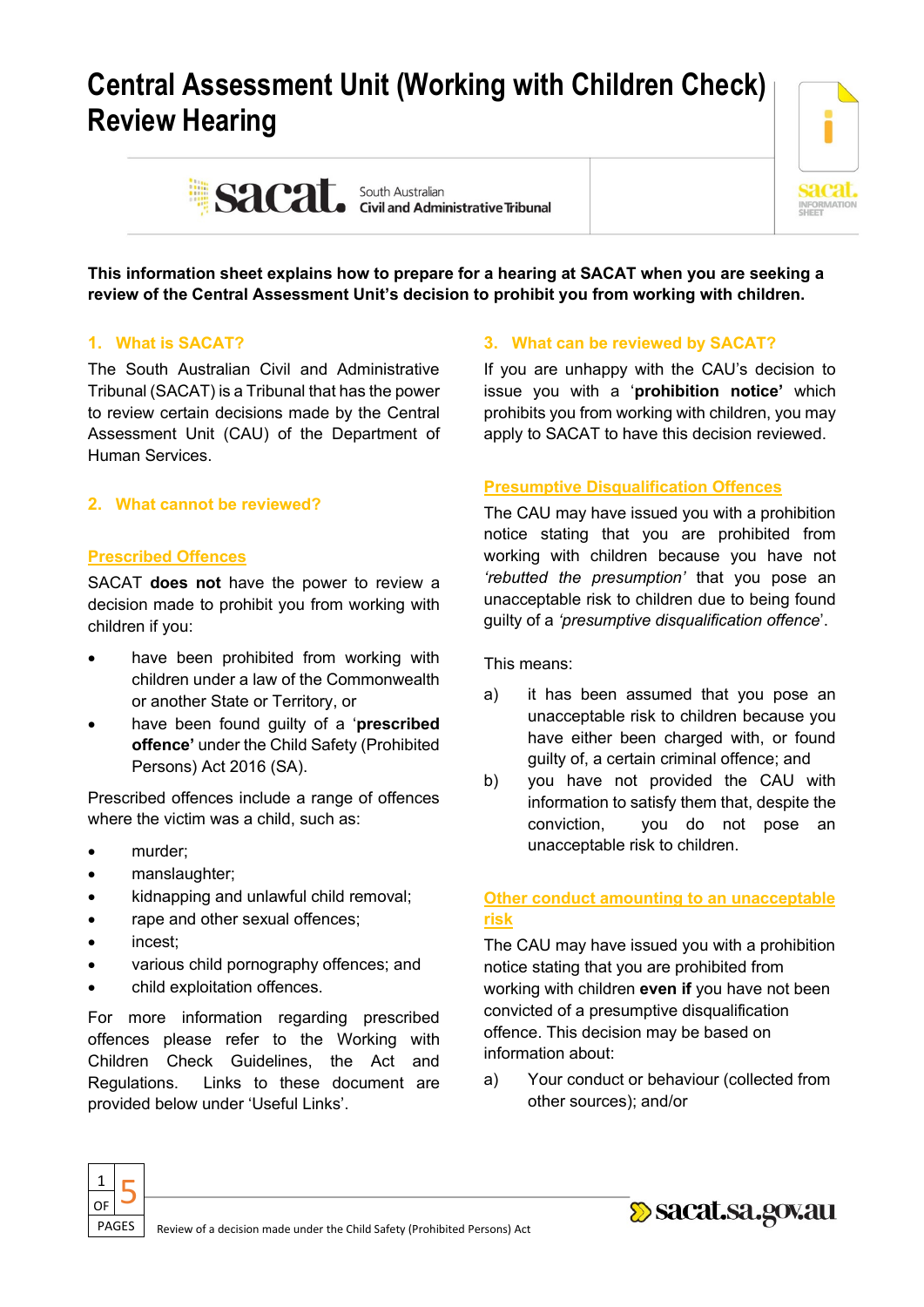b) Charges or a finding of guilt about a criminal offence that is not a prescribed offence or a presumptive disqualification offence.

For more information regarding presumptive disqualification offences and conduct that may amount to the issuing of a prohibition notice please refer to the Working with Children Check Guidelines, the Act and Regulations.

#### **4. What does SACAT have to decide?**

When SACAT is reviewing the CAU's decision to issue you with a prohibition notice, the Tribunal must decide whether the correct and preferable decision is to find that you pose an unacceptable risk to children.

A list of the factors that the Tribunal must consider in deciding whether you pose an unacceptable risk to children is located below under 'Risk Assessment Criteria'.

# **5. What is the priority consideration of the Tribunal?**

In dealing with applications involving working with children checks, the paramount consideration of the Tribunal will be the best interests of children, having regard to their safety and protection.

#### **6. Risk Assessment Criteria**

The Tribunal (like the CAU) must have regard to the following factors when making a decision:

- the nature, gravity and circumstances of the information including criminal offences, child protection information or disciplinary or misconduct information and how this is relevant to children or child related work;
- the length of time that has passed since the event occurred;
- the vulnerability of the victim at the time of the event including the age of the victim,



the age of the person at the time of the event, the age difference between the person and the victim and the person's relationship to the victim or position of authority over the victim at the time of the event;

- the person's criminal, child protection. disciplinary or misconduct and/or other relevant history, including whether there is a pattern of concerning conduct;
- the person's conduct since the event; and
- all other relevant circumstances in respect of the information including offending, child protection, disciplinary or misconduct and/or other information or other relevant history, and the impact on the person's eligibility to be engaged in child-related work.

#### **7. What information should you provide to the Tribunal?**

The Tribunal will make a decision based on all of the relevant information that has been provided by the CAU. The Tribunal can also consider further evidence on the review provided by you or the CAU.

#### **Setting aside the presumption**

In a review of a decision based on a **presumptive disqualification offence** the burden, or obligation, is on you to demonstrate, through the information that you provided to the CAU and any fresh evidence that you provide to the Tribunal, that you do not pose an unacceptable risk to children, despite having been charged with or found guilty of such an offence.

The Tribunal will need to be satisfied that there are **any exceptional or other circumstances about the offence and/or your later conduct** sufficient to enable it to disregard the presumptive disqualification offence, taking into account the objects of the Act.



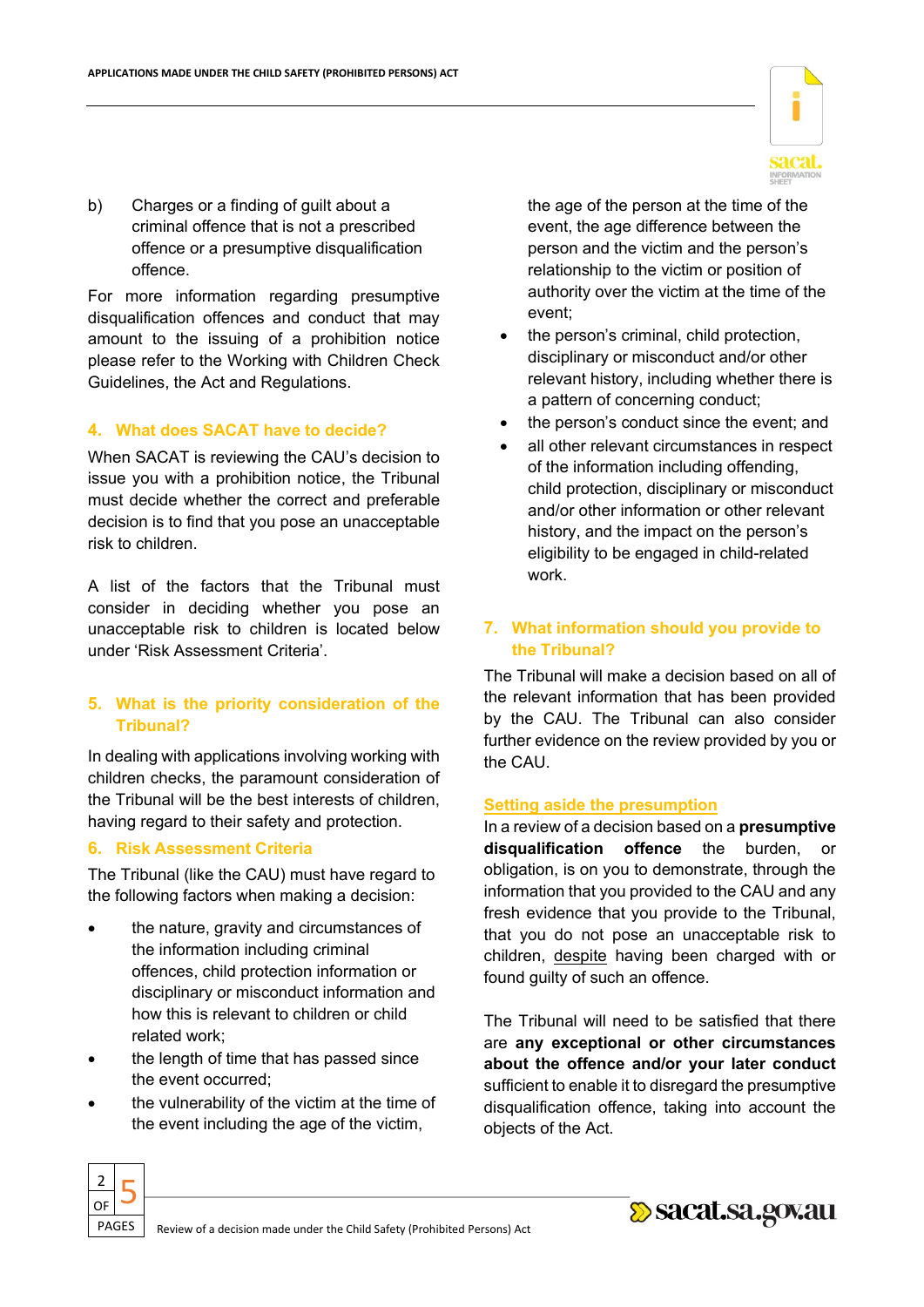You should provide independent evidence to the Tribunal which supports your submissions. This should include a statement from you and anyone else who has relevant information about all or some of the following:

- the circumstances of the allegations, charges or offences that may explain it;
- the steps you have taken since that time to address the behaviour which led to the conviction and your becoming prohibited from working with children;
- your conduct since the offending conduct;
- any information that demonstrates you have voluntarily completed a supervised intervention program (i.e. treatment, rehabilitation, behaviour management);
- a report from a psychologist or psychiatrist addressing the question of any risks that you may pose to the safety of children;
- a report or reference from any current or previous employer; and
- any relevant character references.

It is important to remember that you are aiming to persuasively demonstrate that you do not now pose an unacceptable risk to children.

If you intend to get a report from a psychiatrist or psychologist you should make an appointment as soon as possible after you lodge your review application and find out their future availability to give evidence so that you can tell the Tribunal.

#### **A review where there is no presumption**

In a review of a prohibition notice **based on other conduct** (not amounting to a presumptive disqualification offence) you do not need to rebut a presumption that you are a risk to children. The Tribunal will reconsider the CAU's decision to determine what the correct or preferable decision should be.

But it would be helpful on the review to provide all relevant evidence (such as that detailed above) in support of your submission that the decision to prohibit you from working with children is not the correct or preferable decision.

#### **8. Participation at Hearings**

SACAT will generally deal with these matters by conducting a series of hearings. Firstly, directions (preliminary) hearings and then a full hearing. It is the preference of the Tribunal that all parties attend in person where it is reasonable to do so. Participation is available by telephone or video link if approved by the Tribunal prior to hearing (contact the registry for more information).

#### **9. What will happen at a directions hearing?**

A directions hearing is a short preliminary hearing which usually lasts around 30 - 45 minutes. The purpose of the directions hearing is to make all necessary arrangements to ensure the matter is ready to proceed to a full hearing.

Only the parties and/or their solicitors need attend a directions hearing.

Matters considered at a directions hearing can include:

- setting the time, duration and location of the full hearing;
- deciding which witnesses will attend the full hearing;
- how the applicant (you) will arrange for any witnesses to give evidence in person at the full hearing of the matter;
- ensuring that all required documentation is filed with the Tribunal in a certain time frame and given to the other parties (where appropriate); and





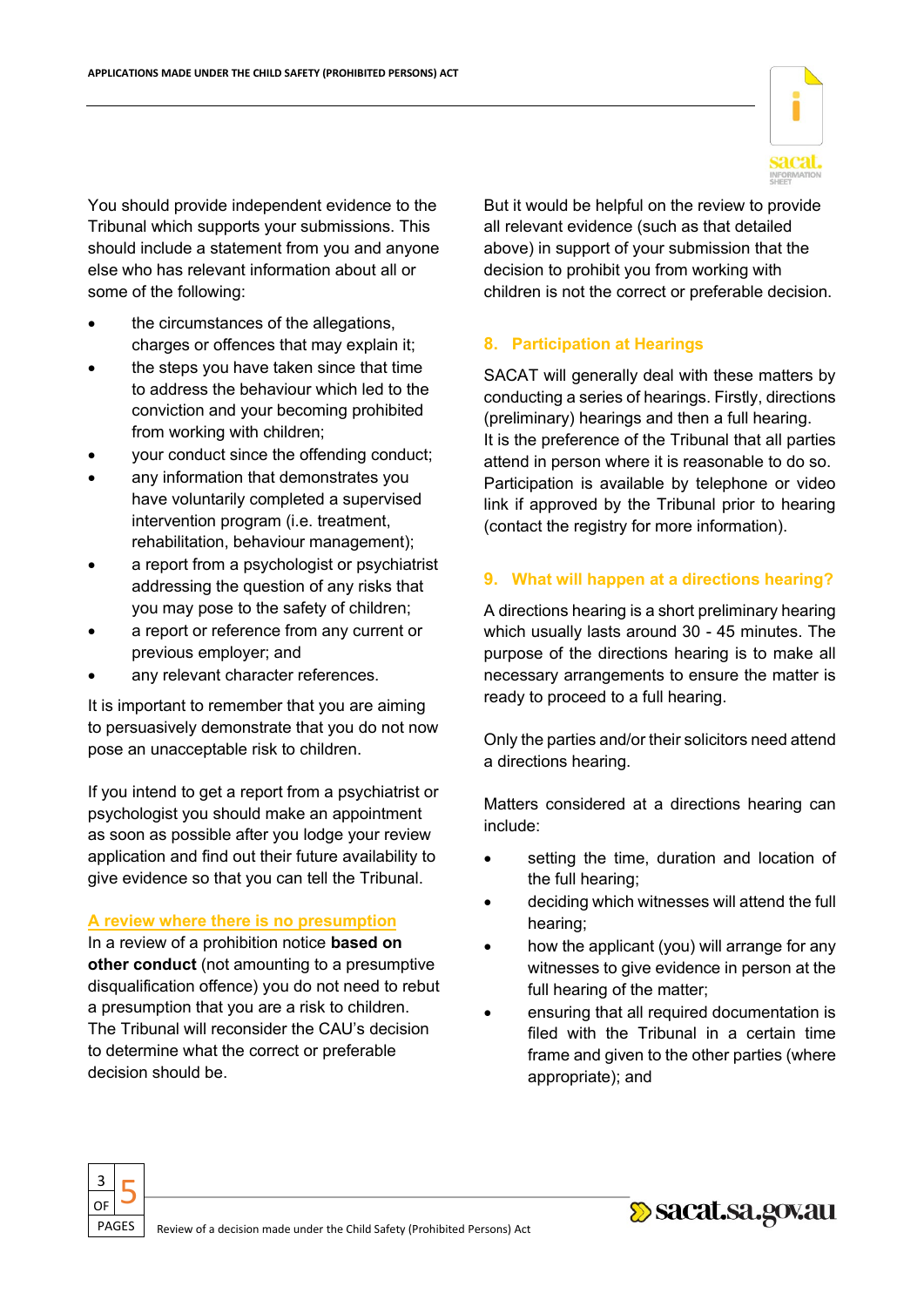

any other matter that needs to be determined by the Tribunal either at a preliminary or full hearing.

#### **10. What will happen at a full hearing?**

A hearing will be overseen by an independent legally qualified Tribunal member. The member will ask each party to present their case and will review all of the evidence presented.

The Tribunal will have before it the CAU's decision and a copy of all of the documentation which was taken into consideration by the CAU when making the decision under review.

During the hearing the parties will have an opportunity to speak and present relevant additional documentation. There will also be an opportunity for you and any witnesses to give evidence in person or by a signed statement. Evidence will usually be taken on oath or by affirmation.

The Tribunal is entitled to proceed on the basis of any criminal convictions or findings of guilt and the facts found by the court to form the basis of the convictions or findings. This means that you cannot try to argue in the Tribunal that the court conviction or court findings were wrong.

At the conclusion of the hearing, the member may choose to announce their decision straight away or deliver their decision in writing at a later time.

# **11. How can SACAT decide a review?**

When determining an application SACAT can:

- confirm that the decision is correct;
- vary the decision in some way; or
- find that the decision was incorrect and either:
	- o substitute its own decision; or

o send it back to the CAU for further consideration.

# **12. How do I apply?**

The SACAT application form is available from our website; [www.sacat.sa.gov.au.](http://www.sacat.sa.gov.au/)

The form is an online form and can be found by using a keyword search '**child safety**'.

If you are unable to complete the form online, you can contact the Tribunal for assistance on 1800 723 767.

Fees can be paid online at the time of lodging your application. Please check the SACAT website for current information on fees and fee waiver options.

You must pay the required fee before your application will be listed for a hearing.

# **13. How long do I have to seek a review from SACAT?**

You must lodge your application for review **within 14 days** of receiving the 'prohibition notice' preventing you from working with children.

SACAT may allow an extension of time if satisfied that special circumstances exist, and another party will not be unreasonably disadvantaged by the delay in commencing the proceedings.

# **14. Who can help me prepare my case?**

Any party to a SACAT application is entitled to appear in person or through a legal representative.